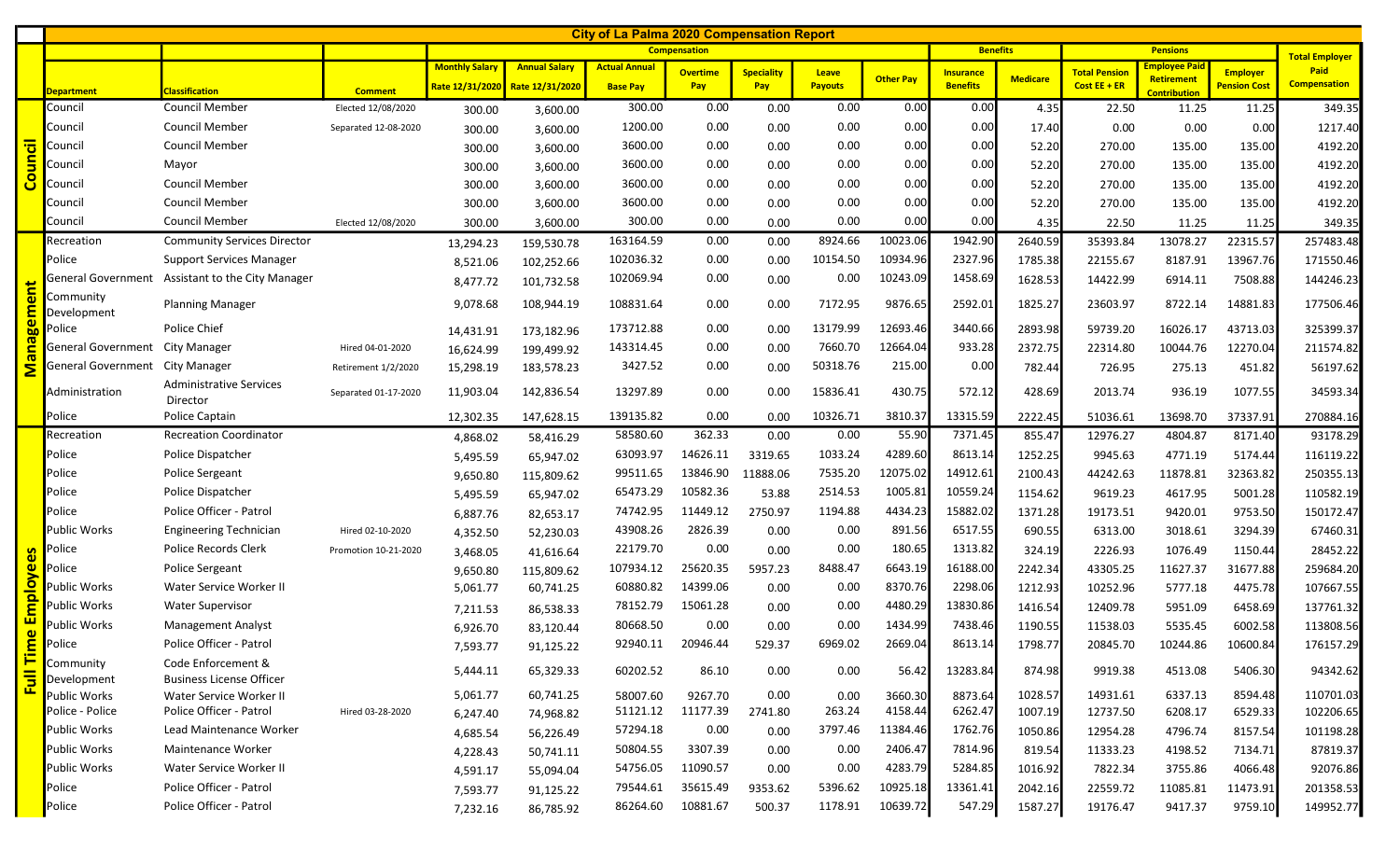| <b>City of La Palma 2020 Compensation Report</b> |                           |                                  |                      |                       |                      |                      |                 |                   |                |                  |                  |                 |                      |                                    |                     |                     |
|--------------------------------------------------|---------------------------|----------------------------------|----------------------|-----------------------|----------------------|----------------------|-----------------|-------------------|----------------|------------------|------------------|-----------------|----------------------|------------------------------------|---------------------|---------------------|
|                                                  |                           |                                  |                      | <b>Compensation</b>   |                      |                      |                 |                   |                |                  | <b>Benefits</b>  |                 |                      | <b>Total Employer</b>              |                     |                     |
|                                                  |                           |                                  |                      | <b>Monthly Salary</b> | <b>Annual Salary</b> | <b>Actual Annual</b> | <b>Overtime</b> | <b>Speciality</b> | Leave          | <b>Other Pay</b> | <b>Insurance</b> | <b>Medicare</b> | <b>Total Pension</b> | <b>Employee Paid</b><br>Retirement | <b>Employer</b>     | Paid                |
|                                                  | Department                | <b>Classification</b>            | <b>Comment</b>       | Rate 12/31/2020       | Rate 12/31/2020      | <b>Base Pay</b>      | Pay             | Pay               | <b>Payouts</b> |                  | <b>Benefits</b>  |                 | Cost EE + ER         | <b>Contribution</b>                | <b>Pension Cost</b> | <b>Compensation</b> |
|                                                  | Police                    | <b>Police Sergeant</b>           |                      | 9,650.80              | 115,809.62           | 107982.13            | 24744.00        | 5979.01           | 10250.92       | 8494.78          | 16200.41         | 2283.05         | 43768.92             | 11755.23                           | 32013.69            | 263472.14           |
|                                                  | Police                    | Police Officer - Patrol          |                      | 7,593.77              | 91,125.22            | 92759.67             | 24428.78        | 0.00              | 1378.73        | 10199.81         | 2292.08          | 1867.12         | 20802.03             | 10223.88                           | 10578.15            | 174530.25           |
|                                                  | Police                    | Civilian Investigator            |                      | 4,082.78              | 48,993.36            | 47502.36             | 0.00            | 0.00              | 487.10         | 615.76           | 9960.14          | 704.79          | 6934.99              | 3331.00                            | 3603.99             | 73140.13            |
|                                                  | Police                    | Administrative Secretary         |                      | 4,999.35              | 59,992.15            | 61358.59             | 0.00            | 0.00              | 0.00           | 6918.06          | 3171.06          | 989.99          | 9492.46              | 4320.21                            | 5172.25             | 91422.62            |
|                                                  | Police                    | Police Officer - Patrol          | Separation 5/27/2020 | 7,593.77              | 91,125.22            | 38514.96             | 5377.08         | 1007.59           | 1498.91        | 1946.69          | 3650.07          | 701.01          | 9007.66              | 4524.10                            | 4483.56             | 70711.63            |
|                                                  | Police                    | Police Dispatcher                |                      | 5,770.37              | 69,244.45            | 64334.94             | 13516.34        | 1770.50           | 6029.98        | 2657.55          | 13600.78         | 1280.47         | 16076.42             | 5950.06                            | 10126.36            | 135343.40           |
|                                                  | <b>General Government</b> | City Clerk/Executive Assistant   |                      | 6,293.92              | 75,527.07            | 71269.49             | 0.00            | 0.00              | 3857.75        | 840.22           | 7146.89          | 1101.50         | 16077.97             | 5948.80                            | 10129.17            | 116371.79           |
|                                                  | Police                    | Police Officer - Patrol          |                      | 6,559.78              | 78,717.39            | 73269.15             | 40340.40        | 3917.27           | 1195.37        | 13924.41         | 636.82           | 1923.38         | 18054.58             | 8868.35                            | 9186.23             | 171315.96           |
|                                                  | Police                    | Police Sergeant                  |                      | 9,191.24              | 110,294.91           | 104677.31            | 26936.76        | 5486.42           | 7227.29        | 14584.73         | 1979.41          | 2304.21         | 40080.81             | 10759.57                           | 29321.24            | 243357.75           |
|                                                  | Police                    | Police Officer - Patrol          |                      | 7,593.77              | 91,125.22            | 83903.40             | 20236.60        | 9661.71           | 1479.85        | 11811.79         | 8272.00          | 1842.85         | 21646.59             | 10634.86                           | 11011.73            | 180501.38           |
|                                                  | Police                    | Police Officer - Patrol          | Hired 10-31-2020     | 5,949.91              | 71,398.91            | 9817.93              | 40.13           | 548.88            | 0.00           | 929.13           | 1269.70          | 164.37          | 2616.41              | 1257.69                            | 1358.72             | 18002.96            |
|                                                  | Police                    | Police Officer - Patrol          |                      | 7,593.77              | 91,125.22            | 76188.05             | 6215.42         | 9163.14           | 1424.12        | 10554.95         | 15893.98         | 1501.37         | 22110.69             | 10860.57                           | 11250.12            | 165162.41           |
|                                                  | Finance                   | <b>Account Clerk</b>             |                      | 4,379.67              | 52,556.07            | 53753.24             | 0.00            | 0.00              | 2943.78        | 6914.36          | 1339.20          | 922.39          | 11677.03             | 4325.34                            | 7351.69             | 89227.03            |
|                                                  | ublic Works <sup>.</sup>  | Maintenance Supervisor           |                      | 7,566.09              | 90,793.05            | 89199.97             | 9949.40         | 0.00              | 1765.46        | 3301.89          | 7891.35          | 1511.13         | 20212.87             | 7475.61                            | 12737.26            | 154044.94           |
| o                                                | Recreation                | Senior Office Assistant          |                      | 4,182.60              | 50,191.19            | 50235.89             | 0.00            | 0.00              | 3231.39        | 252.46           | 7660.50          | 778.88          | 11152.78             | 4131.86                            | 7020.92             | 84464.68            |
|                                                  | Police                    | Police Dispatcher                |                      | 5,233.89              | 62,806.64            | 58791.29             | 13746.02        | 3081.91           | 938.12         | 4056.04          | 6677.70          | 1168.91         | 9313.62              | 4471.24                            | 4842.38             | 107087.23           |
|                                                  | -inance                   | <b>Accounting Supervisor</b>     |                      | 7,645.36              | 91,744.30            | 87890.43             | 0.00            | 0.00              | 4733.05        | 1038.18          | 10452.88         | 1358.15         | 20365.31             | 7531.86                            | 12833.45            | 146203.31           |
|                                                  | Police                    | <b>Police Sergeant</b>           | Promotion 5/30/2020  | 8,753.56              | 105,042.70           | 100159.47            | 31477.69        | 2568.24           | 0.00           | 3542.37          | 8613.14          | 1997.35         | 24013.41             | 7492.59                            | 16520.82            | 196385.08           |
|                                                  | ublic Works <sup>.</sup>  | Administrative Secretary         |                      | 4,318.61              | 51,823.37            | 51714.00             | 0.00            | 0.00              | 0.00           | 59.80            | 984.06           | 750.78          | 7321.38              | 3515.73                            | 3805.65             | 68151.40            |
|                                                  | Police                    | <b>Police Records Clerk</b>      | Separated 06-27-2020 | 4,014.71              | 48,176.54            | 25185.71             | 134.92          | 0.00              | 3250.52        | 504.44           | 4497.70          | 421.61          | 3472.28              | 1713.04                            | 1759.24             | 40939.46            |
|                                                  | Recreation                | <b>Recreation Coordinator</b>    |                      | 4,004.94              | 48,059.28            | 45491.91             | 365.98          | 0.00              | 0.00           | 34.84            | 10318.62         | 665.41          | 6636.82              | 3188.16                            | 3448.66             | 70150.40            |
|                                                  | Finance                   | <b>Accounting Technician</b>     |                      | 5,472.32              | 65,667.82            | 64441.19             | 0.00            | 0.00              | 1547.85        | 6591.52          | 2738.36          | 1052.46         | 11435.04             | 5773.37                            | 5661.67             | 99241.46            |
|                                                  | Police                    | Police Officer - Patrol          |                      | 6,887.76              | 82,653.17            | 82796.55             | 18102.44        | 0.00              | 1252.17        | 2033.57          | 8781.40          | 1510.69         | 18665.18             | 9167.56                            | 9497.62             | 151807.18           |
|                                                  | Administration            | Human Resources Specialist       |                      | 5,609.32              | 67,311.85            | 68845.04             | 679.31          | 0.00              | 3356.87        | 6869.96          | 89.96            | 1156.43         | 14948.39             | 5532.66                            | 9415.73             | 110894.35           |
|                                                  | Police                    | Police Officer - Patrol          |                      | 6,887.76              | 82,653.17            | 79467.06             | 14243.37        | 4191.90           | 991.00         | 14329.30         | 1418.05          | 1641.73         | 18407.52             | 9046.83                            | 9360.69             | 153097.45           |
|                                                  | Police                    | Police Sergeant                  | Separated 05-29-2020 | 9,650.80              | 115,809.62           | 0.00                 | 0.00            | 0.00              | 15682.43       | 22668.35         | 6578.41          | 556.10          | 18070.56             | 4988.64                            | 13081.92            | 81626.41            |
|                                                  | Police                    | Police Officer - Patrol          |                      | 7,593.77              | 91,125.22            | 91440.75             | 21477.24        | 0.00              | 7020.36        | 2135.52          | 6163.38          | 1770.08         | 20622.16             | 10129.84                           | 10492.32            | 171251.65           |
|                                                  | Recreation                | Senior Recreation Leader         | Hired 01-21-2020     |                       |                      | 10732.11             | 0.00            | 0.00              | 0.00           | 0.00             | 0.00             | 155.63          | 804.96               | 402.48                             | 402.48              | 12497.66            |
|                                                  | Recreation                | Senior Recreation Leader         |                      |                       |                      | 330.82               | 0.00            | 0.00              | 0.00           | 0.00             | 0.00             | 4.80            | 24.82                | 12.41                              | 12.41               | 385.26              |
| S.<br>$\mathbf{\omega}$                          | Recreation                | Senior Recreation Leader         |                      |                       |                      | 14696.17             | 0.00            | 0.00              | 0.00           | 0.00             | 0.00             | 213.09          | 2101.76              | 1017.10                            | 1084.66             | 19112.78            |
| ധ                                                | Recreation                | Senior Recreation Leader         |                      |                       |                      | 15426.12             | 0.00            | 0.00              | 0.00           | 0.00             | 0.00             | 223.68          | 1156.94              | 578.47                             | 578.47              | 17963.68            |
| ō                                                | Recreation                | Senior Recreation Leader         |                      |                       |                      | 4709.53              | 0.00            | 0.00              | 0.00           | 0.00             | 0.00             | 68.29           | 353.22               | 176.61                             | 176.61              | 5484.26             |
| Emp                                              | Recreation                | Senior Recreation Leader         |                      |                       |                      | 11784.64             | 0.00            | 0.00              | 0.00           | 0.00             | 0.00             | 170.88          | 883.88               | 441.94                             | 441.94              | 13723.28            |
| $\mathbf \omega$                                 | Police                    | Police Services Aide             |                      |                       |                      | 9106.75              | 0.00            | 0.00              | 0.00           | 0.00             | 0.00             | 132.06          | 683.02               | 341.51                             | 341.51              | 10604.85            |
|                                                  | Recreation                | Senior Recreation Leader         |                      |                       |                      | 14127.41             | 0.00            | 0.00              | 0.00           | 0.00             | 0.00             | 204.85          | 1059.60              | 529.80                             | 529.80              | 16451.46            |
|                                                  | Recreation                | Senior Recreation Leader         |                      |                       |                      | 12192.17             | 0.00            | 0.00              | 0.00           | 0.00             | 0.00             | 176.79          | 914.38               | 457.19                             | 457.19              | 14197.72            |
| <u>ಗಾ</u>                                        | Police                    | <b>Community Liaison Officer</b> |                      |                       |                      | 21761.34             | 0.00            | 0.00              | 0.00           | 0.00             | 0.00             | 315.53          | 1632.06              | 816.03                             | 816.03              | 25340.99            |
| ௨                                                | Recreation                | Senior Recreation Leader         |                      |                       |                      | 16549.09             | 0.00            | 0.00              | 0.00           | 0.00             | 0.00             | 239.98          | 1241.20              | 620.60                             | 620.60              | 19271.47            |